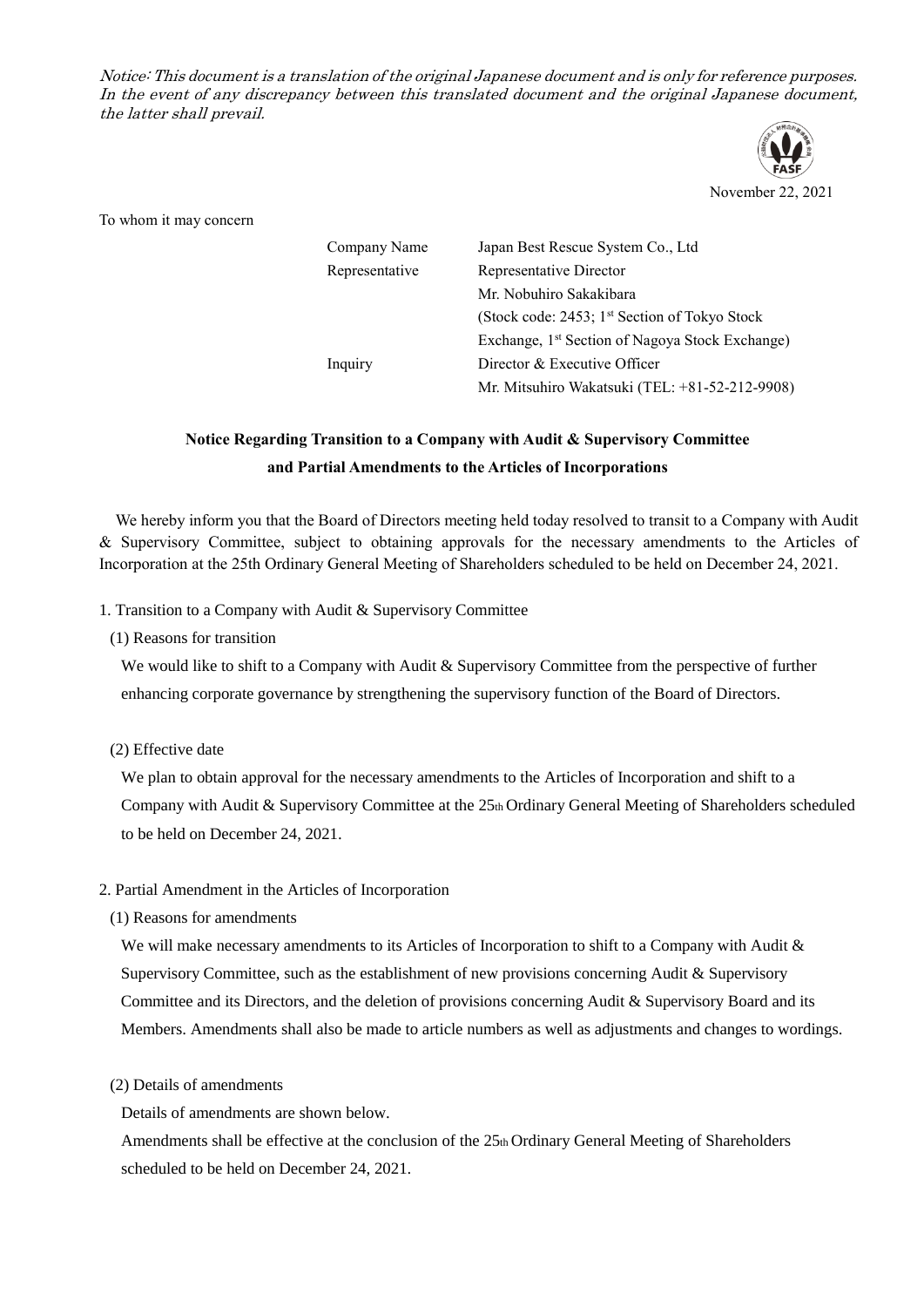Notice: This document is a translation of the original Japanese document and is only for reference purposes. In the event of any discrepancy between this translated document and the original Japanese document, the latter shall prevail.

## **Details of amendments to the Articles of Incorporation**

| Current Articles of Incorporation                                                                                                                                                                                                                   | Proposed Amendments                                                                                                                                                                                                                                                                                                                 |
|-----------------------------------------------------------------------------------------------------------------------------------------------------------------------------------------------------------------------------------------------------|-------------------------------------------------------------------------------------------------------------------------------------------------------------------------------------------------------------------------------------------------------------------------------------------------------------------------------------|
| Chapter I General Provisions                                                                                                                                                                                                                        | Chapter I General Provisions                                                                                                                                                                                                                                                                                                        |
| Article 1.-Article 3. (Omitted)                                                                                                                                                                                                                     | Article 1.-Article 3.(Unchanged)                                                                                                                                                                                                                                                                                                    |
| (Organs)                                                                                                                                                                                                                                            | (Organs)                                                                                                                                                                                                                                                                                                                            |
| Article 4. The Company shall have, in addition to<br>the general meeting of shareholders and<br>Directors, the following organs:                                                                                                                    | Article 4. The Company shall have, in addition to<br>the general meeting of shareholders and<br>Directors, the following organs:                                                                                                                                                                                                    |
| (1) Board of Directors                                                                                                                                                                                                                              | (1) Board of Directors                                                                                                                                                                                                                                                                                                              |
| <b>Audit &amp; Supervisory Board Members</b><br>(2)                                                                                                                                                                                                 | (2) Audit & Supervisory Committee                                                                                                                                                                                                                                                                                                   |
| (3) Audit & Supervisory Board                                                                                                                                                                                                                       | (Deleted)                                                                                                                                                                                                                                                                                                                           |
| $(4)$ Accounting Auditor                                                                                                                                                                                                                            | (3) Accounting Auditor                                                                                                                                                                                                                                                                                                              |
| Article 5.-Article 9. (Omitted)                                                                                                                                                                                                                     | Article 5.-Article 9.(Unchanged)                                                                                                                                                                                                                                                                                                    |
| (Acquisition of Own Shares)                                                                                                                                                                                                                         | (Deleted)                                                                                                                                                                                                                                                                                                                           |
| Article 10.<br>Pursuant to the provisions of<br>Article 165, paragraph $(2)$ of the<br>Companies Act, the Company may<br>acquire its own shares by resolution of<br>the Board of Directors.                                                         |                                                                                                                                                                                                                                                                                                                                     |
| Article 11.-Article 19. (Omitted)                                                                                                                                                                                                                   | Article 10.-Article 18. (Unchanged)                                                                                                                                                                                                                                                                                                 |
| (Number of Directors)                                                                                                                                                                                                                               | (Number of Directors)                                                                                                                                                                                                                                                                                                               |
| Article 20.                                                                                                                                                                                                                                         | Article 19.                                                                                                                                                                                                                                                                                                                         |
| The Company shall have not more than eight<br>Directors.                                                                                                                                                                                            | The Company shall have not more than eight<br>1.<br>Directors <u>(excluding Directors who are Audit &amp;</u><br>Supervisory Committee Members).                                                                                                                                                                                    |
| (New provision)                                                                                                                                                                                                                                     | The Company shall have not more than five<br>2.<br>Directors who are Audit & Supervisory Committee<br>Members.                                                                                                                                                                                                                      |
| (Method of Election)                                                                                                                                                                                                                                | (Method of Election)                                                                                                                                                                                                                                                                                                                |
| Article 21.                                                                                                                                                                                                                                         | Article 20.                                                                                                                                                                                                                                                                                                                         |
| 1. Directors shall be elected at a general meeting of<br>shareholders.                                                                                                                                                                              | 1. Directors shall be elected at a general meeting of<br>shareholders, while making a distinction between<br>Audit & Supervisory Committee Members and other<br>Directors.                                                                                                                                                          |
| (Omitted)<br>2.                                                                                                                                                                                                                                     | 2.<br>(Unchanged)                                                                                                                                                                                                                                                                                                                   |
| (Omitted)<br>3.                                                                                                                                                                                                                                     | 3.<br>(Unchanged)                                                                                                                                                                                                                                                                                                                   |
| (Term of Office)                                                                                                                                                                                                                                    | (Term of Office)                                                                                                                                                                                                                                                                                                                    |
| Article 22.                                                                                                                                                                                                                                         | Article 21.                                                                                                                                                                                                                                                                                                                         |
| 1. The term of office of a Director shall expire at the<br>conclusion of the ordinary general meeting of<br>shareholders for the last business year out of the<br>business years terminating within one year after<br>the election of the Director. | 1. The term of office of a Director <u>(excluding Director</u> )<br>who is an Audit & Supervisory Committee Member)<br>shall expire at the conclusion of the ordinary general<br>meeting of shareholders for the last business year<br>out of the business years terminating within one<br>year after the election of the Director. |
| (New provision)                                                                                                                                                                                                                                     | 2. The term of office of a Director who is an Audit &<br>Supervisory Committee Member shall expire at the<br>conclusion of the ordinary general meeting of<br>shareholders for the last business year out of the<br>business years terminating within two years after                                                               |
|                                                                                                                                                                                                                                                     | the election of the Director.                                                                                                                                                                                                                                                                                                       |

(Underlined portions indicate the proposed amendments.)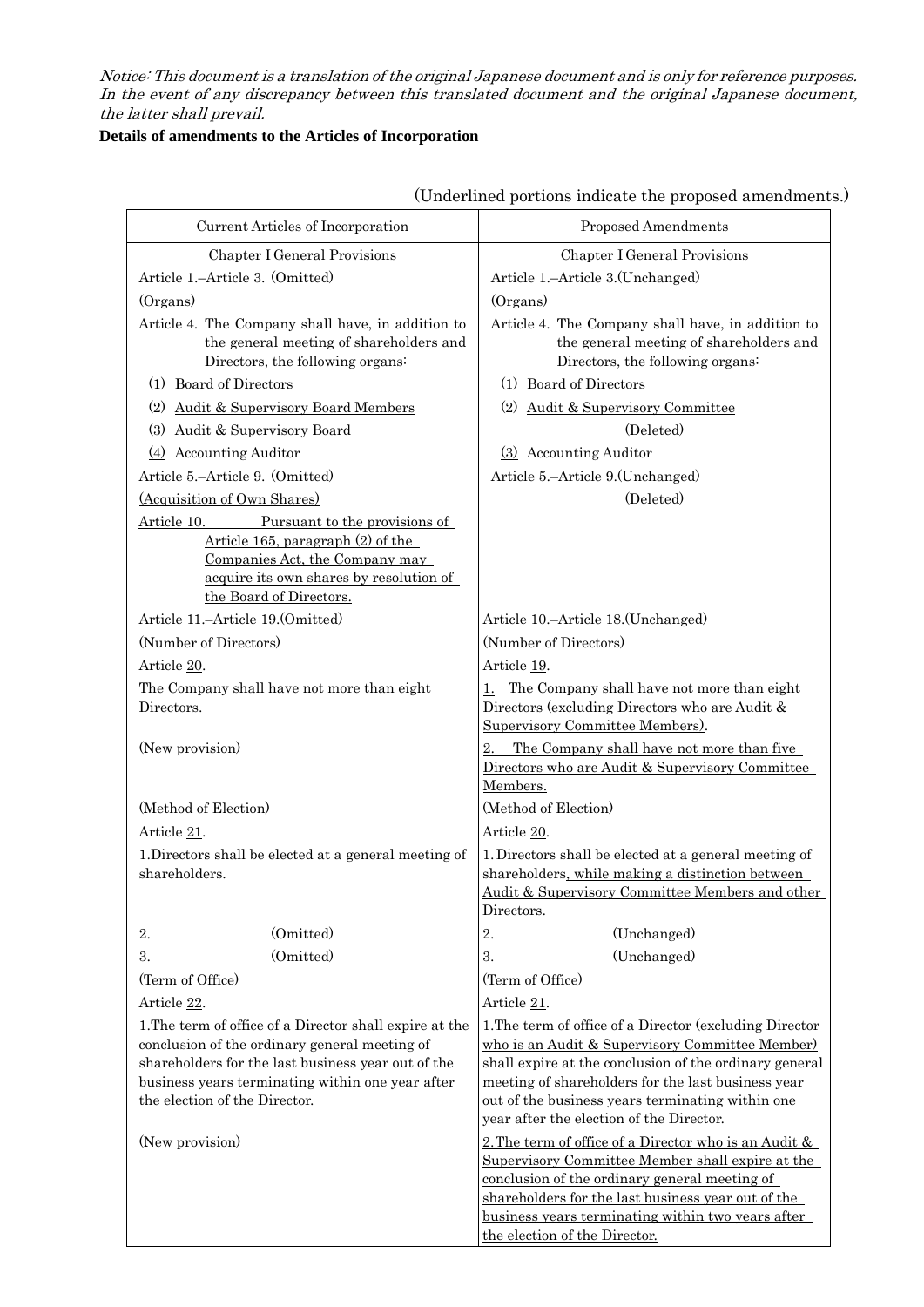Notice: This document is a translation of the original Japanese document and is only for reference purposes. In the event of any discrepancy between this translated document and the original Japanese document, the latter shall prevail.

| Current Articles of Incorporation                                                                                                                                                                                                                                                                                                                   | Proposed Amendments                                                                                                                                                                                                                                                                                                                                                                                              |
|-----------------------------------------------------------------------------------------------------------------------------------------------------------------------------------------------------------------------------------------------------------------------------------------------------------------------------------------------------|------------------------------------------------------------------------------------------------------------------------------------------------------------------------------------------------------------------------------------------------------------------------------------------------------------------------------------------------------------------------------------------------------------------|
| 2. The term of office of a Director elected as the<br>additional member or substitute shall be until the<br>completion of the term of office of incumbent<br>Directors.                                                                                                                                                                             | $\underline{3}$ . The term of office of a Director who is an Audit &<br>Supervisory Committee Member elected as<br>substitute for a Director who is an Audit &<br>Supervisory Committee Member leaving his/her<br>position before the completion of his/her term of<br>office shall be until the completion of the term of<br>office of that leaving Director who is an Audit &<br>Supervisory Committee Member. |
| (New provision)                                                                                                                                                                                                                                                                                                                                     | 4. The effective term of a substitute Director who is<br>an Audit & Supervisory Committee Member elected<br>pursuant to Article 329, paragraph (3) of the<br>Companies Act shall expire at the commencement of<br>the ordinary general meeting of shareholders for the<br>last business year out of the business years<br>terminating within two years after the election of<br>the Director.                    |
| (Representative Directors and Directors With<br>Special Titles)                                                                                                                                                                                                                                                                                     | (Representative Directors and Directors With<br>Special Titles)                                                                                                                                                                                                                                                                                                                                                  |
| Article 23.                                                                                                                                                                                                                                                                                                                                         | Article 22.                                                                                                                                                                                                                                                                                                                                                                                                      |
| The Board of Directors shall appoint, by its<br>1.<br>resolution, Representative Director(s).                                                                                                                                                                                                                                                       | The Board of Directors shall appoint, by its<br>1.<br>resolution, Representative Director(s) from Directors<br><u>(excluding Directors who are Audit &amp; Supervisory</u><br>Committee Members).                                                                                                                                                                                                                |
| The Board of Directors shall appoint, by its<br>1.<br>resolution, Representative Director(s).                                                                                                                                                                                                                                                       | The Board of Directors shall appoint, by its<br>1.<br>resolution, Representative Director(s) from Directors<br><u>(excluding Directors who are Audit &amp; Supervisory</u><br>Committee Members).                                                                                                                                                                                                                |
| The Board of Directors may appoint, by its<br>2.<br>resolution, one Director and President, one Director<br>and Chairman, and a small number of Senior<br>Managing Directors and Managing Directors.                                                                                                                                                | 2.<br>The Board of Directors may appoint, by its<br>resolution, one Director and President, one Director<br>and Chairman, and a small number of Senior<br>Managing Directors and Managing Directors from<br>Directors (excluding Directors who are Audit &<br>Supervisory Committee Members).                                                                                                                    |
| (Omitted)<br>Article 24.                                                                                                                                                                                                                                                                                                                            | Article 23.<br>(Unchanged)                                                                                                                                                                                                                                                                                                                                                                                       |
| (Notice of Meeting of the Board of Directors)                                                                                                                                                                                                                                                                                                       | (Notice of Meeting of the Board of Directors)                                                                                                                                                                                                                                                                                                                                                                    |
| Article 25.                                                                                                                                                                                                                                                                                                                                         | Article 24.                                                                                                                                                                                                                                                                                                                                                                                                      |
| When convening a meeting of the Board of<br>1.<br>Directors, a notice shall be dispatched to each<br>Director and each Audit & Supervisory Board<br>Member at least three days before the day of the<br>meeting; provided, however, that this period may be<br>reduced in case of urgent needs.<br>2. With the consent of all Directors and Audit & | When convening a meeting of the Board of<br>1.<br>Directors, a notice shall be dispatched to each<br>Director at least three days before the day of the<br>meeting; provided, however, that this period may be<br>reduced in case of urgent needs.<br>2. With the consent of all Directors, a meeting of the                                                                                                     |
| Supervisory Board Members, a meeting of the<br>Board of Directors may be held without following<br>the convening procedures.                                                                                                                                                                                                                        | Board of Directors may be held without following the<br>convening procedures.                                                                                                                                                                                                                                                                                                                                    |
| (Omitted)<br>Article 26.                                                                                                                                                                                                                                                                                                                            | (Unchanged)<br>Article 25.                                                                                                                                                                                                                                                                                                                                                                                       |
| (New provision)                                                                                                                                                                                                                                                                                                                                     | (Delegation of Decisions on the Execution of<br><b>Important Business)</b>                                                                                                                                                                                                                                                                                                                                       |
|                                                                                                                                                                                                                                                                                                                                                     | Article 26. The Board of Directors, pursuant to the<br>provisions of Article 399-13, paragraph (6) of the<br>Companies Act, may delegate all or part of decisions<br>on the execution of important business (excluding                                                                                                                                                                                           |
|                                                                                                                                                                                                                                                                                                                                                     | matters listed in items of the same Article,<br>paragraph (5) to Directors by its resolution.                                                                                                                                                                                                                                                                                                                    |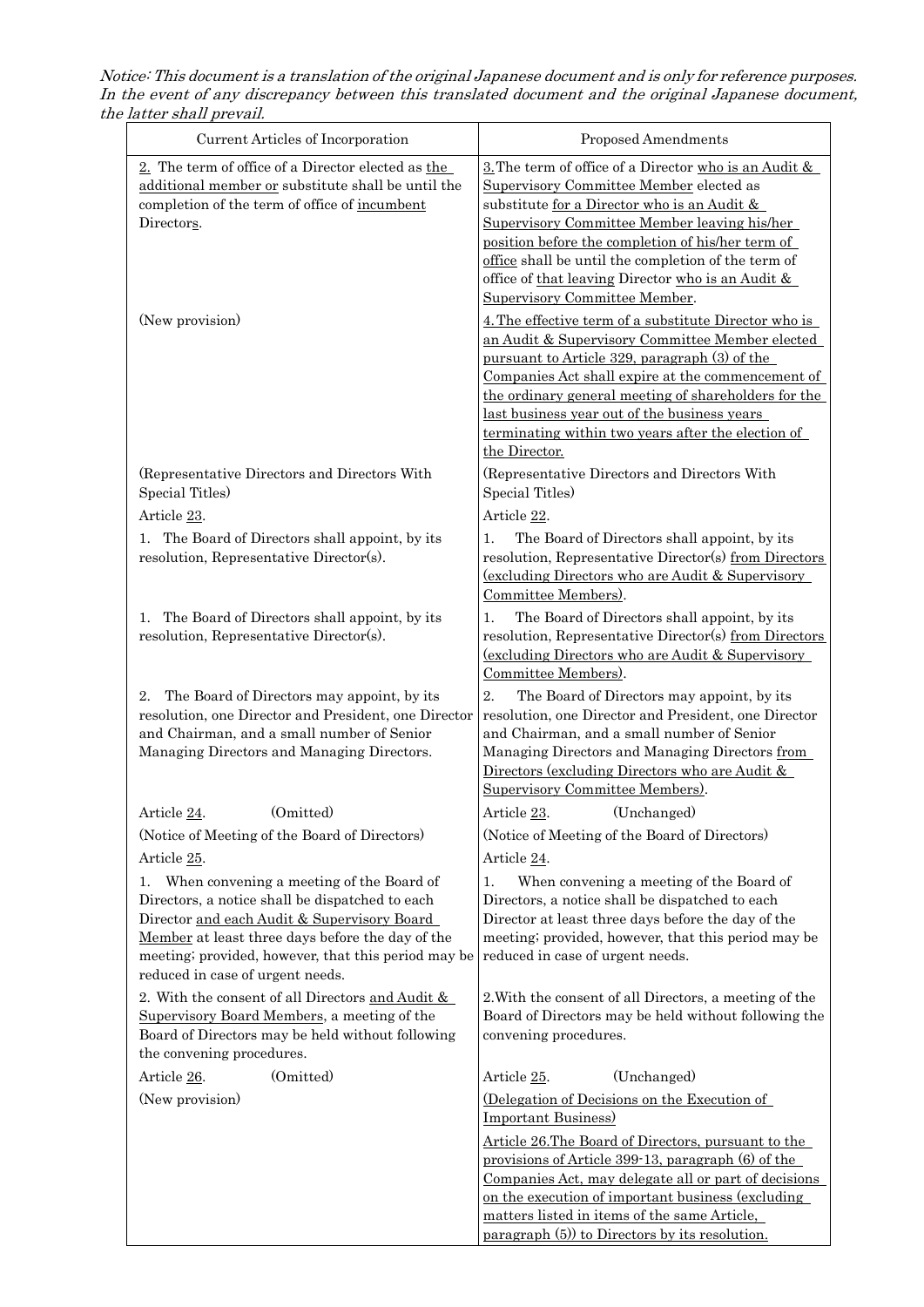Notice: This document is a translation of the original Japanese document and is only for reference purposes. In the event of any discrepancy between this translated document and the original Japanese document, the latter shall prevail.

| Current Articles of Incorporation                                                                                                                                                                                                                                                                                                                                                                                                                  | Proposed Amendments                                                                                                                                                                                                                                                                                                                                                |
|----------------------------------------------------------------------------------------------------------------------------------------------------------------------------------------------------------------------------------------------------------------------------------------------------------------------------------------------------------------------------------------------------------------------------------------------------|--------------------------------------------------------------------------------------------------------------------------------------------------------------------------------------------------------------------------------------------------------------------------------------------------------------------------------------------------------------------|
| (Minutes of Board of Directors Meetings)                                                                                                                                                                                                                                                                                                                                                                                                           | (Minutes of Board of Directors Meetings)                                                                                                                                                                                                                                                                                                                           |
| Article 27.A summary of the proceedings of a<br>meeting of the Board of Directors and the outcome<br>thereof as well as other matters provided for by<br>laws and regulations shall be stated or recorded in<br>the minutes of the meeting, which shall bear the<br>names and seals or the electronic signatures of the<br>Directors and Audit & Supervisory Board Members<br>present at the meeting.                                              | Article 27.A summary of the proceedings of a<br>meeting of the Board of Directors and the outcome<br>thereof as well as other matters provided for by laws<br>and regulations shall be stated or recorded in the<br>minutes of the meeting, which shall bear the names<br>and seals or the electronic signatures of the<br>Directors present at the meeting.       |
| (Omitted)<br>Article 28.                                                                                                                                                                                                                                                                                                                                                                                                                           | (Unchanged)<br>Article 28.                                                                                                                                                                                                                                                                                                                                         |
| (Remuneration, Etc.)                                                                                                                                                                                                                                                                                                                                                                                                                               | (Remuneration, Etc.)                                                                                                                                                                                                                                                                                                                                               |
| Article 29.Remuneration, bonuses and other<br>economic benefits given by the Company in<br>consideration for the execution of duties<br>(hereinafter referred to as the "Remuneration,<br>Etc.") to Directors shall be determined by a<br>resolution of a general meeting of shareholders.<br>(Omitted)<br>Article 30.                                                                                                                             | Article 29.Remuneration, bonuses and other<br>economic benefits given by the Company in<br>consideration for the execution of duties to Directors<br>shall be determined by a resolution of a general<br>meeting of shareholders while making a distinction<br>between Audit & Supervisory Committee Members<br>and other Directors.<br>Article 30.<br>(Unchanged) |
|                                                                                                                                                                                                                                                                                                                                                                                                                                                    |                                                                                                                                                                                                                                                                                                                                                                    |
| Chapter VAudit & Supervisory Board Members and<br><b>Audit &amp; Supervisory Board</b>                                                                                                                                                                                                                                                                                                                                                             | (Deleted)                                                                                                                                                                                                                                                                                                                                                          |
| (Number of Audit & Supervisory Board Members)                                                                                                                                                                                                                                                                                                                                                                                                      | (Deleted)                                                                                                                                                                                                                                                                                                                                                          |
| Article 31. The Company shall have not more than<br>five Audit & Supervisory Board Members.<br>(Method of Election)                                                                                                                                                                                                                                                                                                                                | (Deleted)                                                                                                                                                                                                                                                                                                                                                          |
| Article 32.                                                                                                                                                                                                                                                                                                                                                                                                                                        |                                                                                                                                                                                                                                                                                                                                                                    |
| 1. Audit & Supervisory Board Members shall be<br>elected at a general meeting of shareholders.<br>Resolutions on the election of an Audit &<br>Supervisory Board Member shall be made by a<br>majority of the votes of the shareholders present at<br>the meeting where the shareholders holding at<br><u>least one-third of the voting rights of the</u><br>shareholders entitled to exercise their votes at such<br>meetings are present.        |                                                                                                                                                                                                                                                                                                                                                                    |
| (Term of Office)                                                                                                                                                                                                                                                                                                                                                                                                                                   | (Deleted)                                                                                                                                                                                                                                                                                                                                                          |
| <u>Article 33.</u><br><u>1. The term of office of an Audit &amp; Supervisory</u><br><u>Board Member shall expire at the conclusion of the</u><br><u>ordinary general meeting of shareholders for the</u><br>last business year out of the business years<br>terminating within four years after the election of<br>the Audit & Supervisory Board Member.                                                                                           |                                                                                                                                                                                                                                                                                                                                                                    |
| 2. The term of office of an Audit & Supervisory<br>Board Member elected as substitute for an Audit &<br>Supervisory Board Member leaving his/her position<br>before the completion of his/her term of office shall<br>be until the completion of the term of office of that<br><u>leaving Audit &amp; Supervisory Board Member.</u><br>(Full-Time Audit & Supervisory Board Members)<br><u>Article 34. The Audit &amp; Supervisory Board shall</u> | (Deleted)                                                                                                                                                                                                                                                                                                                                                          |
| appoint full-time Audit & Supervisory Board<br>Member(s) by its resolution.                                                                                                                                                                                                                                                                                                                                                                        |                                                                                                                                                                                                                                                                                                                                                                    |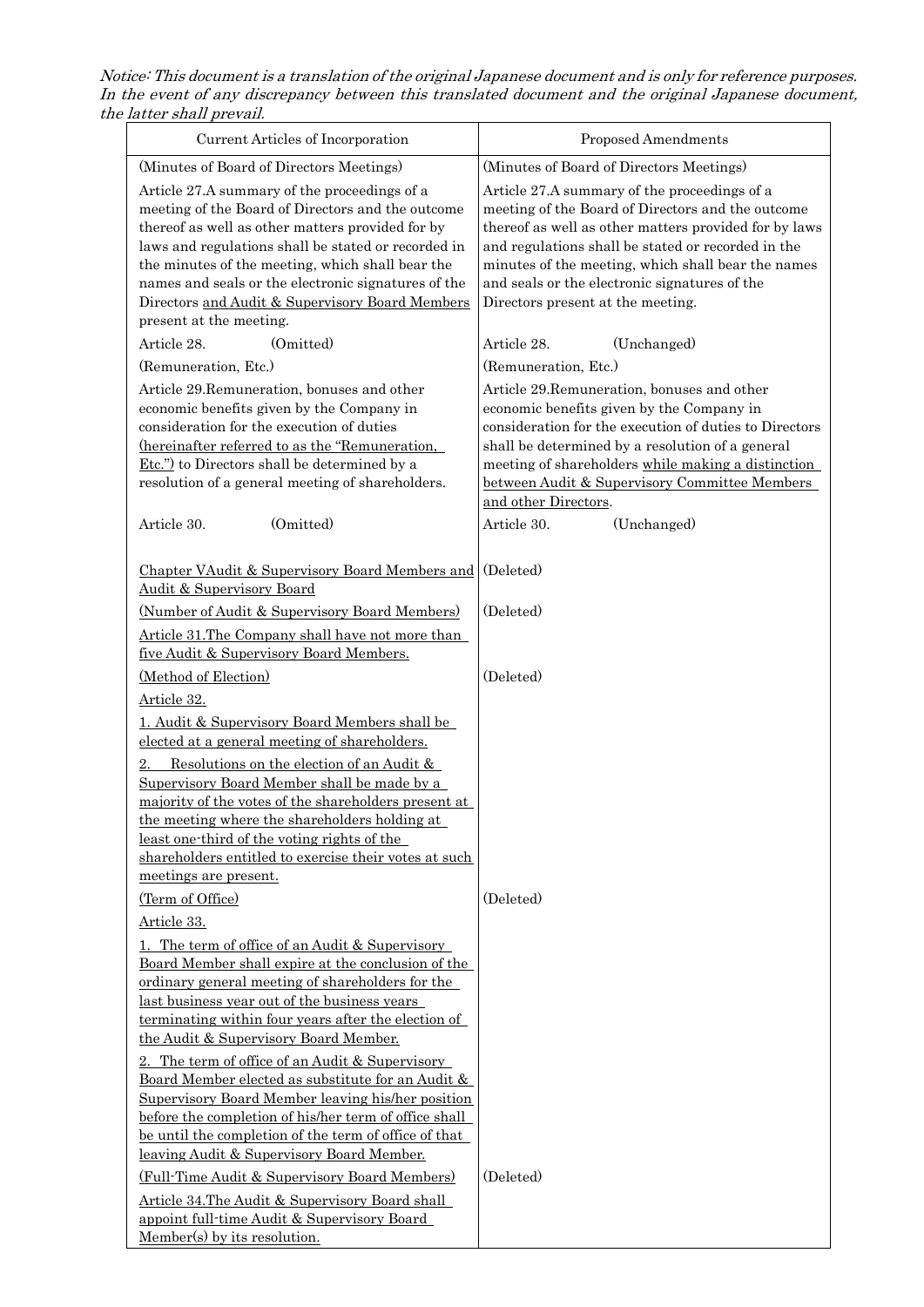Notice: This document is a translation of the original Japanese document and is only for reference purposes. In the event of any discrepancy between this translated document and the original Japanese document, the latter shall prevail.

| Current Articles of Incorporation                                                                          | Proposed Amendments |
|------------------------------------------------------------------------------------------------------------|---------------------|
| (Notice of Meeting of the Audit & Supervisory)<br>Board)                                                   | (Deleted)           |
| Article 35.                                                                                                |                     |
| When convening a meeting of the Audit $\&$                                                                 |                     |
| Supervisory Board, a notice shall be dispatched to<br>each Audit & Supervisory Board Member at least       |                     |
| three days before the day of the meeting; provided,<br>however, that this period may be reduced in case of |                     |
| urgent needs.                                                                                              |                     |
| 2. With the consent of all Audit & Supervisory                                                             |                     |
| Board Members, a meeting of the Audit &<br>Supervisory Board may be held without following                 |                     |
| the convening procedures.                                                                                  |                     |
| (Method of Resolutions of the Audit & Supervisory<br>Board)                                                | (Deleted)           |
| Article 36. Unless otherwise provided for by laws                                                          |                     |
| and regulations, resolutions of the Audit &                                                                |                     |
| Supervisory Board shall be made by a majority of                                                           |                     |
| the votes of Audit & Supervisory Board Members.<br>(Minutes of Audit & Supervisory Board Meetings)         | (Deleted)           |
| Article 37.A summary of the proceedings of a                                                               |                     |
| meeting of the Audit & Supervisory Board and the                                                           |                     |
| outcome thereof as well as other matters provided                                                          |                     |
| for by laws and regulations shall be stated or                                                             |                     |
| recorded in the minutes of the meeting, which shall                                                        |                     |
| bear the names and seals or the electronic                                                                 |                     |
| signatures of the Audit & Supervisory Board<br>Members present at the meeting.                             |                     |
| (Regulations of the Audit & Supervisory Board)                                                             | (Deleted)           |
| Article 38. Matters concerning the Audit &                                                                 |                     |
| Supervisory Board shall be governed by the                                                                 |                     |
| Regulations of the Audit & Supervisory Board                                                               |                     |
| established by the Audit & Supervisory Board, in                                                           |                     |
| addition to applicable laws and regulations and                                                            |                     |
| these Articles of Incorporation.                                                                           |                     |
| (Remuneration, Etc.)                                                                                       | (Deleted)           |
| Article 39. Remuneration, bonuses and other                                                                |                     |
| economic benefits given by the Company in                                                                  |                     |
| consideration for the execution of duties to Audit $\&$                                                    |                     |
| Supervisory Board Members shall be determined<br>by a resolution of a general meeting of                   |                     |
| shareholders.                                                                                              |                     |
| (Exemption of Audit & Supervisory Board Members)<br>From Liability)                                        | (Deleted)           |
| Article 40.                                                                                                |                     |
| Pursuant to the provisions of Article 426,                                                                 |                     |
| paragraph (1) of the Companies Act, the Company                                                            |                     |
| may, by resolution of the Board of Directors,                                                              |                     |
| exempt an Audit & Supervisory Board Member                                                                 |                     |
| (including a person who was formerly an Audit $\&$                                                         |                     |
| Supervisory Board Member) from his/her liability<br>for damages arising from neglecting his/her duties     |                     |
| to the extent permitted by laws and regulations.                                                           |                     |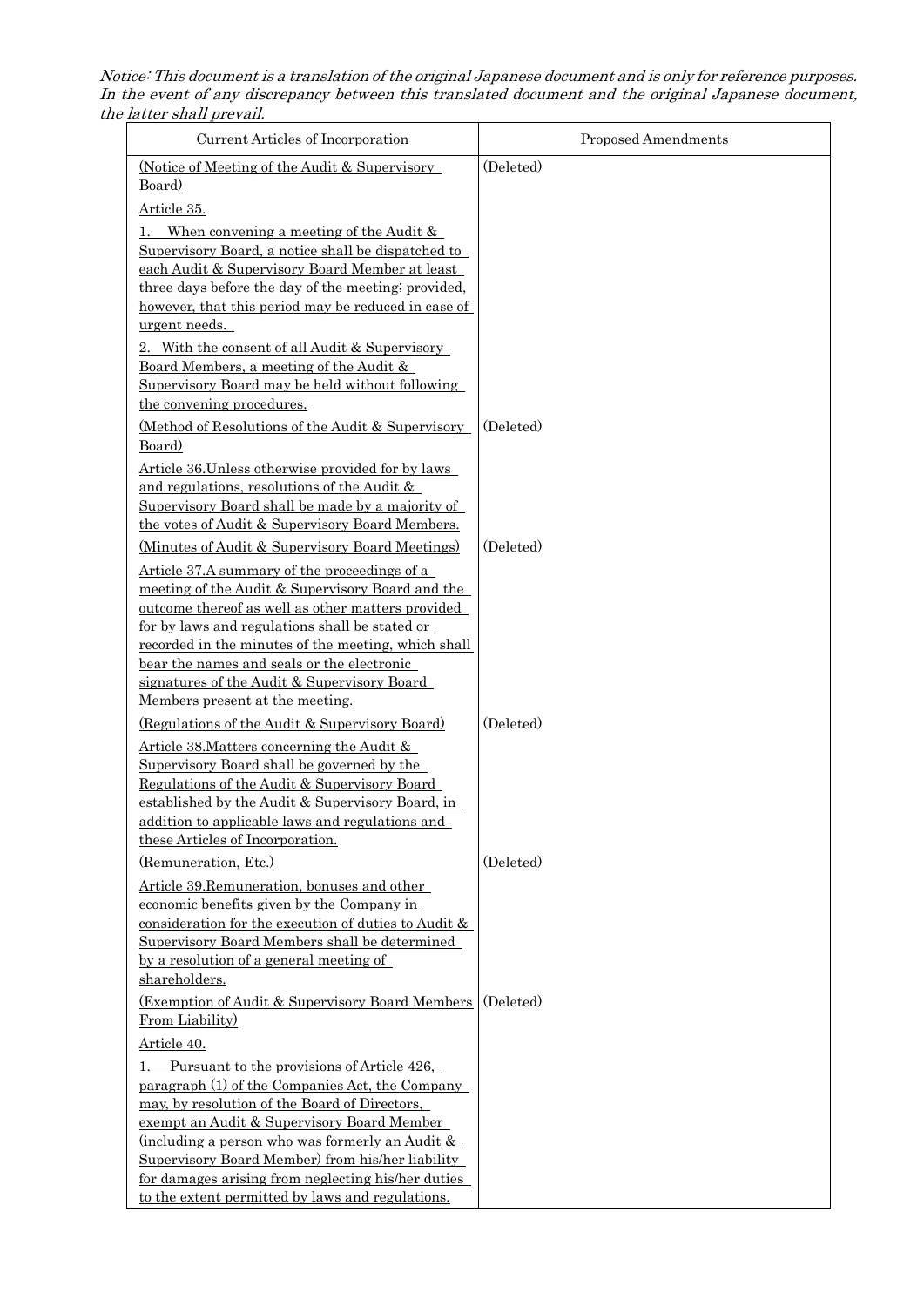Notice: This document is a translation of the original Japanese document and is only for reference purposes. In the event of any discrepancy between this translated document and the original Japanese document, the latter shall prevail.

| Current Articles of Incorporation                                                                                                                                                                                                                                                                                                                                                                                                     | <b>Proposed Amendments</b>                                                                                                                                                                                                                                                                                              |
|---------------------------------------------------------------------------------------------------------------------------------------------------------------------------------------------------------------------------------------------------------------------------------------------------------------------------------------------------------------------------------------------------------------------------------------|-------------------------------------------------------------------------------------------------------------------------------------------------------------------------------------------------------------------------------------------------------------------------------------------------------------------------|
| Pursuant to the provisions of Article 427,<br>2.<br>paragraph (1) of the Companies Act, the Company<br>may enter into a contract with an Audit &<br>Supervisory Board Member limiting his/her<br>liability for damages arising from neglecting<br>his/her duties; provided, however, that the<br>maximum amount of liability under such contract<br>shall be the minimum liability amount provided for<br>under laws and regulations. |                                                                                                                                                                                                                                                                                                                         |
| (New provision)                                                                                                                                                                                                                                                                                                                                                                                                                       | Chapter VAudit & Supervisory Committee                                                                                                                                                                                                                                                                                  |
| (New provision)                                                                                                                                                                                                                                                                                                                                                                                                                       | (Full-Time Audit & Supervisory Committee                                                                                                                                                                                                                                                                                |
|                                                                                                                                                                                                                                                                                                                                                                                                                                       | Members)                                                                                                                                                                                                                                                                                                                |
|                                                                                                                                                                                                                                                                                                                                                                                                                                       | Article 31. The Audit & Supervisory Committee may<br>appoint full-time Audit & Supervisory Committee<br>Member(s) by its resolution.                                                                                                                                                                                    |
| (New provision)                                                                                                                                                                                                                                                                                                                                                                                                                       | (Notice of Meeting of the Audit & Supervisory                                                                                                                                                                                                                                                                           |
|                                                                                                                                                                                                                                                                                                                                                                                                                                       | Committee)                                                                                                                                                                                                                                                                                                              |
|                                                                                                                                                                                                                                                                                                                                                                                                                                       | Article 32.                                                                                                                                                                                                                                                                                                             |
|                                                                                                                                                                                                                                                                                                                                                                                                                                       | When convening a meeting of the Audit $\&$<br>Supervisory Committee, a notice shall be dispatched<br>to each Audit & Supervisory Committee Member at<br>least three days before the day of the meeting;<br>provided, however, that this period may be reduced<br>in case of urgent needs.                               |
|                                                                                                                                                                                                                                                                                                                                                                                                                                       | With the consent of all Audit & Supervisory<br>2.<br>Committee Members, a meeting of the Audit $&$<br>Supervisory Committee may be held without<br>following the convening procedures.                                                                                                                                  |
| (New provision)                                                                                                                                                                                                                                                                                                                                                                                                                       | <u>(Method of Resolutions of the Audit &amp; Supervisory</u><br>Committee)                                                                                                                                                                                                                                              |
|                                                                                                                                                                                                                                                                                                                                                                                                                                       | Article 33. Resolutions of the Audit & Supervisory<br>Committee shall be made by a majority of the votes<br>of Audit & Supervisory Committee Members present<br>at the meeting where a majority of the Audit $\&$<br>Supervisory Committee Members entitled to<br>participate in the vote are present.                  |
| (New provision)                                                                                                                                                                                                                                                                                                                                                                                                                       | (Minutes of Meetings of the Audit & Supervisory<br>Committee)                                                                                                                                                                                                                                                           |
|                                                                                                                                                                                                                                                                                                                                                                                                                                       | <u>Article 34.A summary of the proceedings of a</u><br>meeting of the Audit & Supervisory Committee and<br>the outcome thereof as well as other matters<br>provided for by laws and regulations shall be stated<br>or recorded in the minutes of the meeting, which<br>shall bear the names and seals or the electronic |
|                                                                                                                                                                                                                                                                                                                                                                                                                                       | signatures of the Audit & Supervisory Committee<br>Members present at the meeting.                                                                                                                                                                                                                                      |
| (New provision)                                                                                                                                                                                                                                                                                                                                                                                                                       | (Regulations of the Audit & Supervisory Committee)                                                                                                                                                                                                                                                                      |
|                                                                                                                                                                                                                                                                                                                                                                                                                                       | Article 35. Matters concerning the Audit $\&$                                                                                                                                                                                                                                                                           |
|                                                                                                                                                                                                                                                                                                                                                                                                                                       | Supervisory Committee shall be governed by the<br>Regulations of the Audit & Supervisory Committee<br>established by the Audit & Supervisory Committee,                                                                                                                                                                 |
|                                                                                                                                                                                                                                                                                                                                                                                                                                       | in addition to applicable laws and regulations and<br>these Articles of Incorporation.                                                                                                                                                                                                                                  |